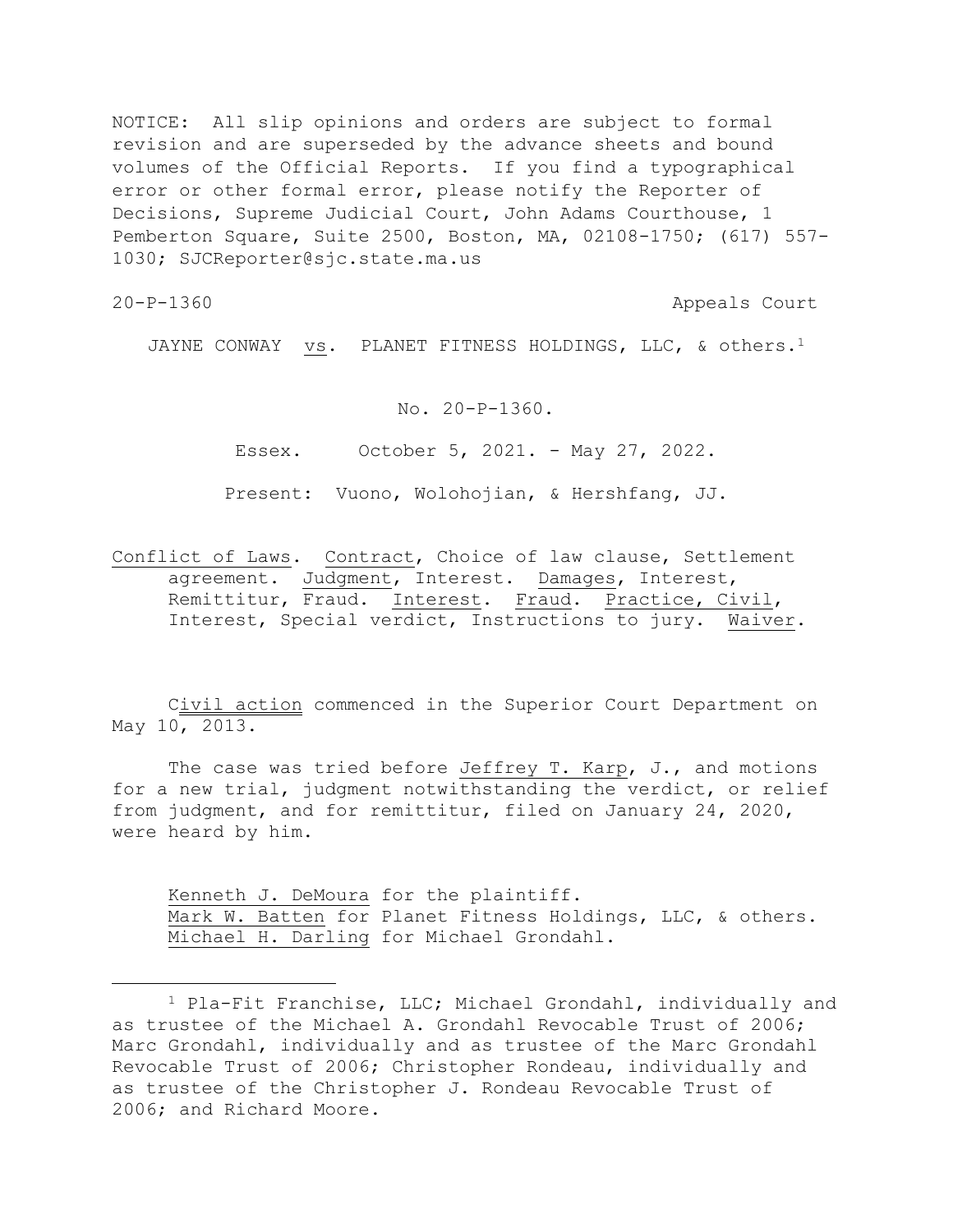VUONO, J. A jury in the Superior Court returned a verdict in favor of the plaintiff, Jayne Conway, and awarded her over \$5 million in damages after finding that the defendants, Planet Fitness Holdings, LLC, Pla-Fit Franchise, LLC (together, Planet Fitness or the company), and various officers and directors of the company, had committed fraud and made negligent representations that induced her to settle a claim of wrongful termination. The case was decided under New Hampshire law pursuant to a choice of law provision contained in the parties' separation and settlement agreement (settlement agreement). The judge subsequently awarded interest on the judgment in accordance with New Hampshire law instead of in accordance with Massachusetts law as Conway had requested. Conway appeals and claims that the judge incorrectly calculated the award of prejudgment interest by applying New Hampshire law.

In addition, one defendant, Michael Grondahl (Grondahl), a part owner and chief executive officer of Planet Fitness at the time of the events in question, filed a cross appeal challenging the jury's award of damages and certain rulings made by the judge posttrial.<sup>2</sup>

2

<sup>&</sup>lt;sup>2</sup> The cross appeal by the other defendants was dismissed voluntarily with prejudice.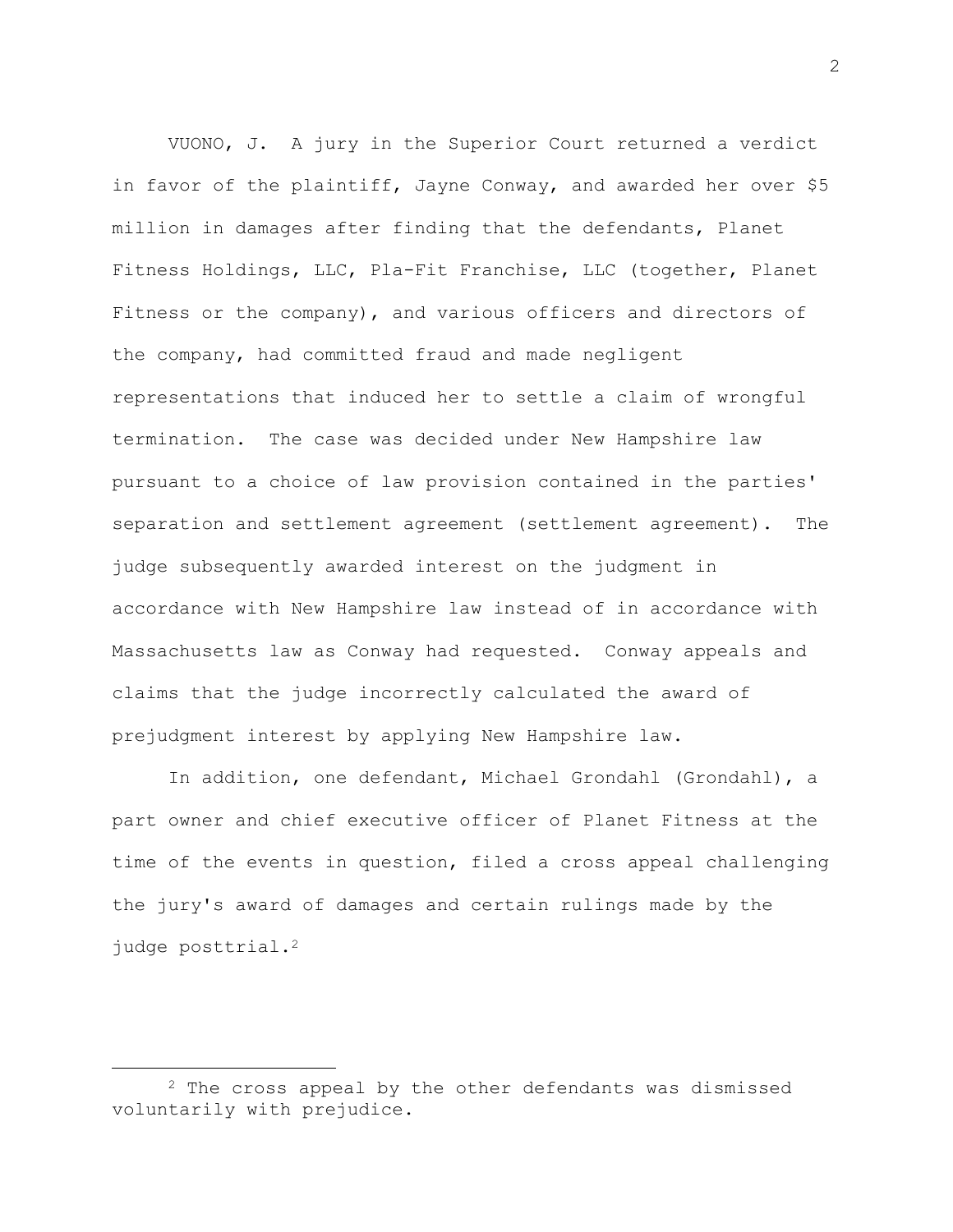We conclude that in the circumstances of this case, prejudgment interest should be determined under Massachusetts law. Consequently, the portion of the second amended judgment related to prejudgment interest is vacated, and the case is remanded for the calculation of prejudgment interest in accordance with Massachusetts law. The second amended judgment is otherwise affirmed.

Background. We summarize the facts the jury could have found, supplemented by facts found by the judge after a hearing on Conway's motion seeking an award of prejudgment interest. In April 2010, Conway accepted a position as chief financial officer of Planet Fitness, which owns and operates health clubs and sells health club franchises. Planet Fitness's principal offices were located in Newington, New Hampshire. With one exception, the individual defendants were residents of New Hampshire during the events in question. $3$  Conway resided in Newton, Massachusetts when she started working for Planet Fitness, but she stayed in New Hampshire during the work week.<sup>4</sup>

Conway received a master's degree from Harvard Business School and had a successful career before joining Planet

3

<sup>3</sup> Richard Moore, an officer who also served as Planet Fitness's attorney, was a resident of Massachusetts.

<sup>4</sup> Conway moved to Newburyport in the spring of 2011.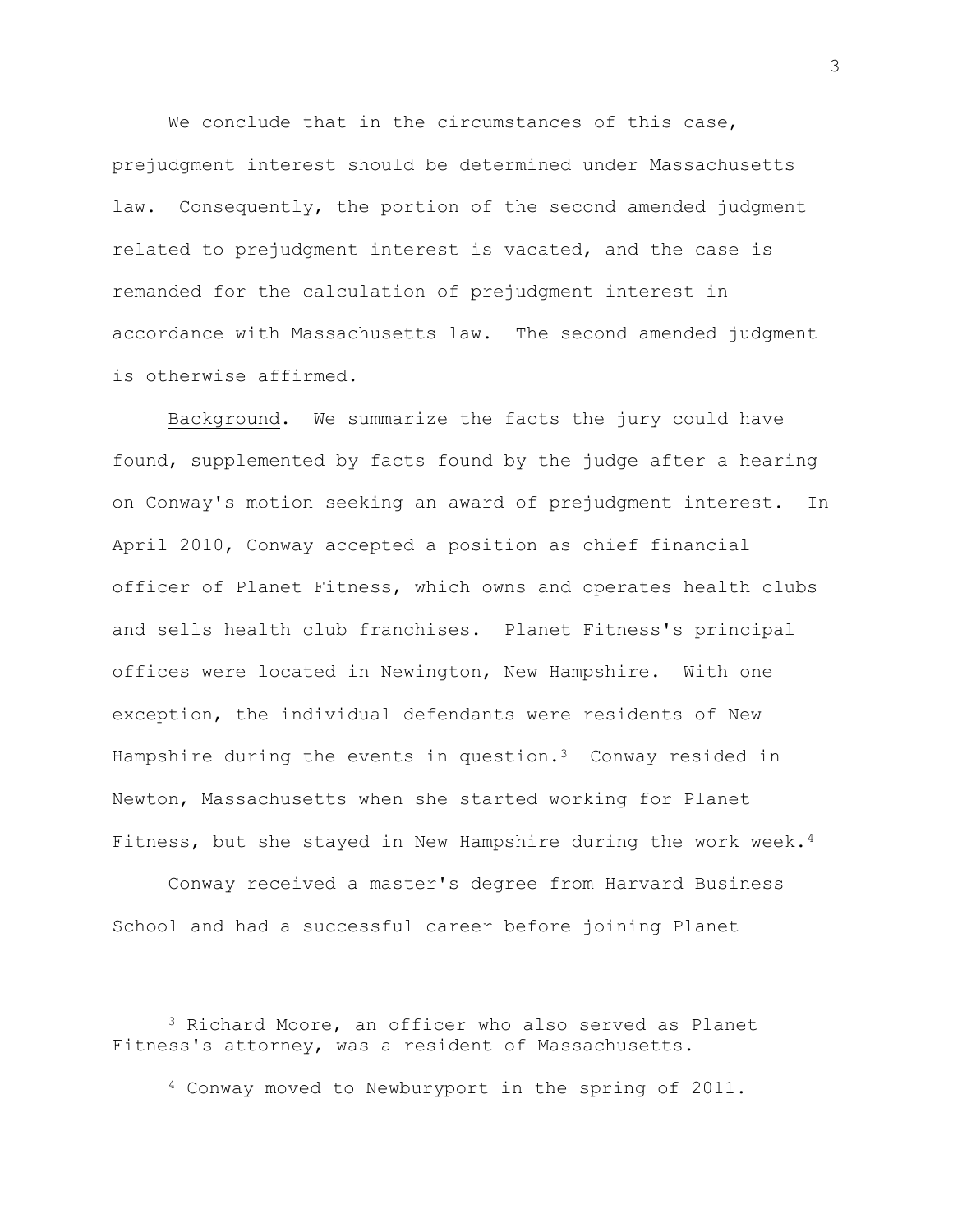Fitness. She was employed as the chief financial officer at Gulf Oil, LP, before accepting Planet Fitness's offer, and she took a significant pay cut in exchange for receiving an equity interest in the company, which had experienced recent growth and had attracted the attention of various investors.<sup>5</sup>

For reasons that are not relevant here, Planet Fitness terminated Conway's employment in November 2011. Conway believed that she had been wrongfully terminated and hired an attorney in Massachusetts to assist her in asserting various claims against the defendants. Extensive but unsuccessful settlement negotiations ensued. One sticking point was the value of Conway's equity interest in the company. Planet Fitness maintained that the company was in decline and that Conway's interest was worthless. Grondahl, among others, encouraged Conway to settle. Additionally, in April 2012, Craig Benson, a former Governor of New Hampshire who was acting as an "informal advisor" to Planet Fitness, met with Conway at a restaurant in Newburyport and told her that the company was not financially sound and urged Conway to settle her claims.

<sup>5</sup> Conway and Planet Fitness entered into various agreements, including an employment agreement, a restricted interest agreement, and an amended and restated limited liability company agreement. In accordance with these agreements, Conway received an equity interest in the company. All three agreements included a choice of law provision stating that they were governed by New Hampshire law.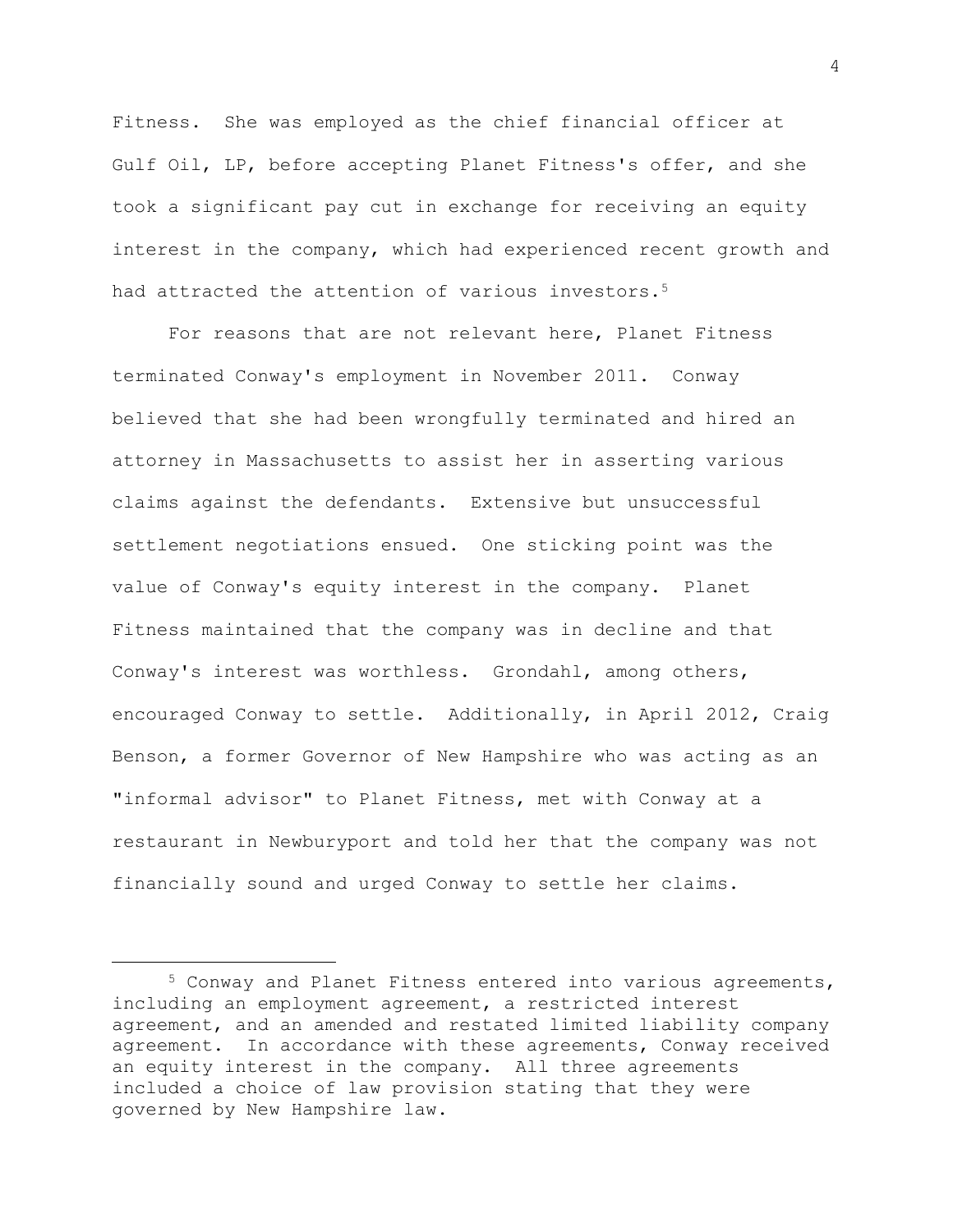Ultimately, the parties agreed to engage a Massachusetts company, Delphi Valuation Advisors, Inc. (Delphi), to determine the value of Conway's equity interest.

Thereafter, Delphi conducted an appraisal and prepared several draft reports. A final report was submitted to the parties in December 2012. As it turned out, the defendants had provided Delphi with misleading and incorrect information. These misrepresentations were made by the defendants from their offices in New Hampshire. Delphi received that information in Massachusetts, the reports were prepared in Massachusetts, and the reports were reviewed by Conway in Massachusetts.<sup>6</sup>

In reliance on the incorrect valuations contained in Delphi's final report,<sup>7</sup> Conway followed the advice of her attorney, with whom she had multiple discussions in Massachusetts, and settled her claims against Planet Fitness for  $$500,000.^8$  The parties executed the settlement agreement, which contained the following choice of law provision:

<sup>7</sup> The final report was reviewed by Richard Moore, who did not correct the misinformation.

<sup>6</sup> There was evidence that Conway received and reviewed the final Delphi report while she was working in New York or on a flight to Europe. However, even if some review occurred outside of Massachusetts, there is no dispute that Conway's reliance on the report occurred in Massachusetts.

<sup>8</sup> Conway accepted \$198,000 for what she believed amounted to her equity interest. The remaining amount was related to other claims.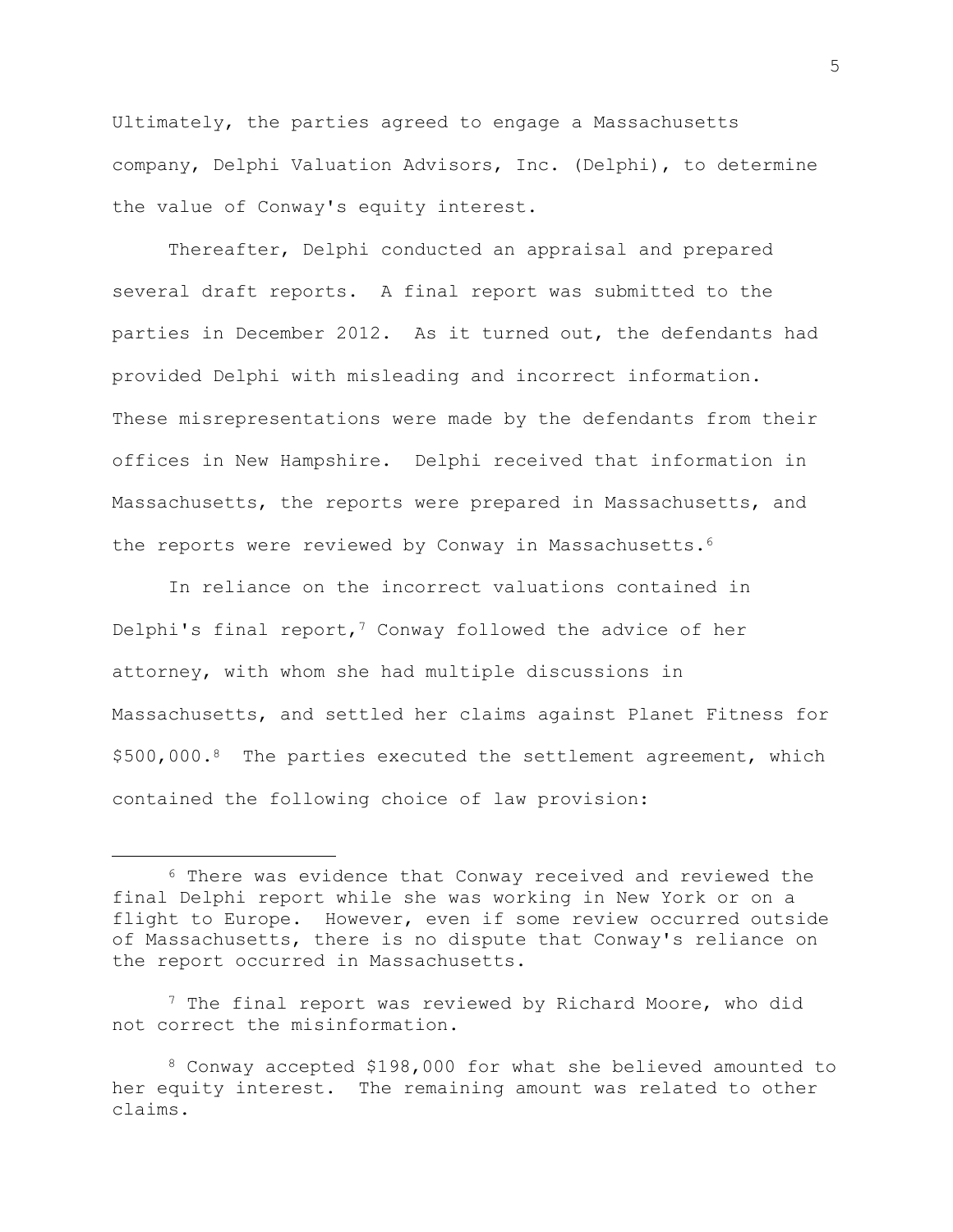"This Agreement shall be governed by and construed in accordance with the laws of the State of New Hampshire, without regard to the conflicts of law principles thereof. The Parties agree to submit to the jurisdiction of the courts of the State of New Hampshire in connection with any dispute arising out of this Agreement."

Conway signed the settlement agreement in Massachusetts.

For the purposes of this appeal, it is not necessary to chronicle the extent of the defendants' deception. It suffices to note that within a few months of signing the settlement agreement, Conway learned that the defendants had concealed information regarding a highly profitable sale of a large portion (seventy-five percent) of the company to a private equity firm. This information was disclosed to Conway by an employee of Planet Fitness during a visit with Conway at her home in Massachusetts. Conway now realized that her equity interest in the company was worth far more than the amount stated in Delphi's final report, and she held the view that she would not have settled her claims for \$500,000 had she known about the sale and the amount of the transaction.

Conway then brought this action alleging, among other claims, fraud, negligent misrepresentation, and breach of the covenant of good faith and fair dealing.<sup>9</sup> The jury, in answering

<sup>9</sup> The complaint also alleged claims of violation of the New Hampshire Uniform Securities Act and breach of contract with respect to various employment contracts, including the restricted interest agreement and the amended and restated limited liability company agreement, but Conway proceeded to trial only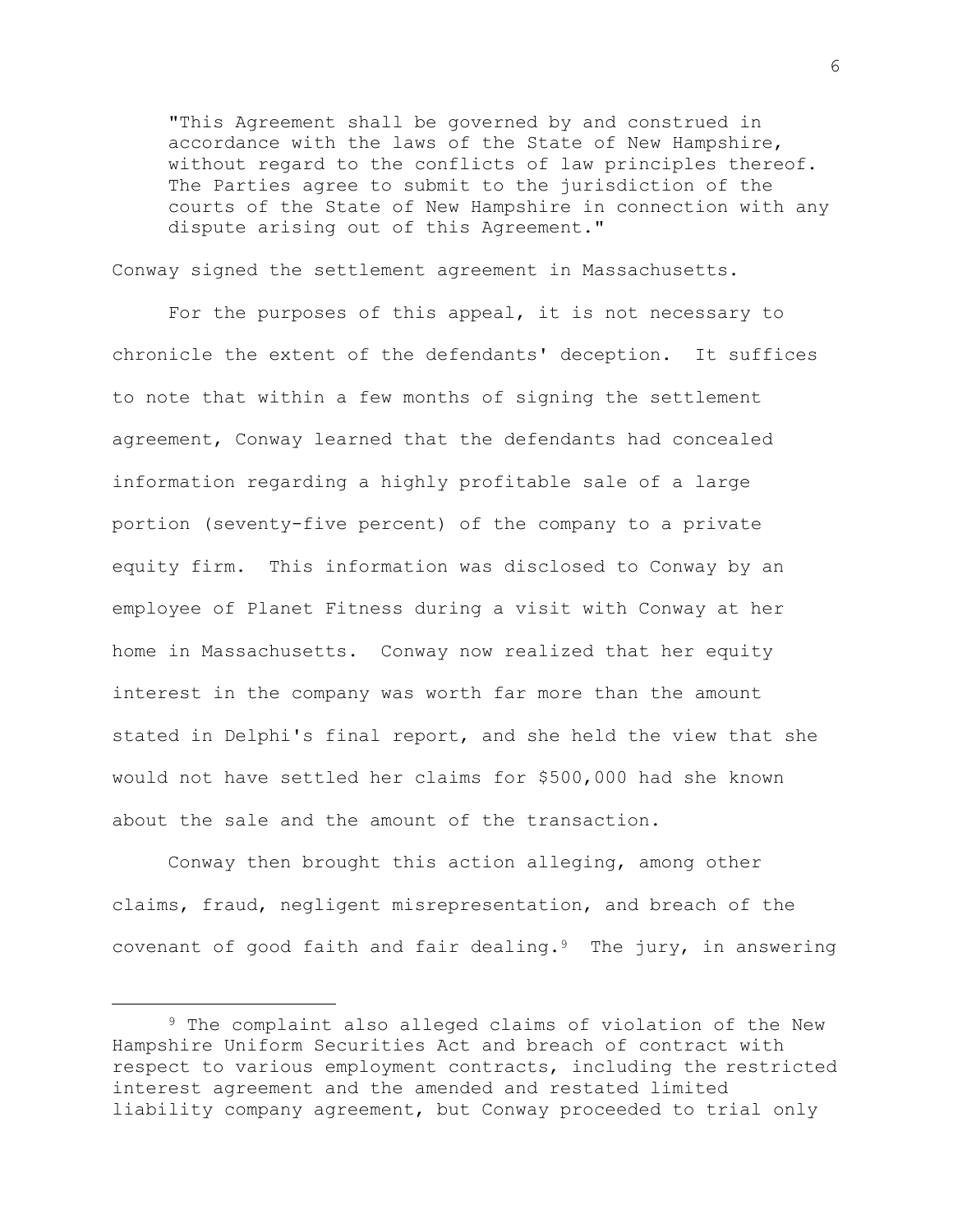special questions, found that the defendants had committed fraud and made negligent representations and that their misconduct had induced Conway to enter into a settlement agreement for significantly less money than she would have accepted had she not been defrauded. The jury determined that Conway would have settled for \$5.36 million and awarded her that amount in damages. The jury returned a verdict in favor of the defendants on Conway's claim of breach of the covenant of good faith and fair dealing.

After the verdict, Conway filed a motion to approve the judgment under Mass. R. Civ. P. 58 (a) (2), as amended, 371 Mass. 908  $(1977)$ , <sup>10</sup> and sought an award of prejudgment interest in accordance with the Massachusetts prejudgment interest statute, G. L. c. 231, § 6B. The defendants opposed the motion to the extent that Conway sought application of Massachusetts law to the calculation of prejudgment interest and asserted that the judge should apply New Hampshire law. The judge held a hearing and subsequently issued a detailed memorandum of decision and order allowing the motion to approve the judgment and denying Conway's request to apply the Massachusetts statute.

on her claims of fraud, negligent misrepresentation, and breach of the covenant of good faith and fair dealing.

<sup>10</sup> Because the verdict consisted of answers to special questions, the judge was required to approve the form of the judgment pursuant to rule 58 (a) (2).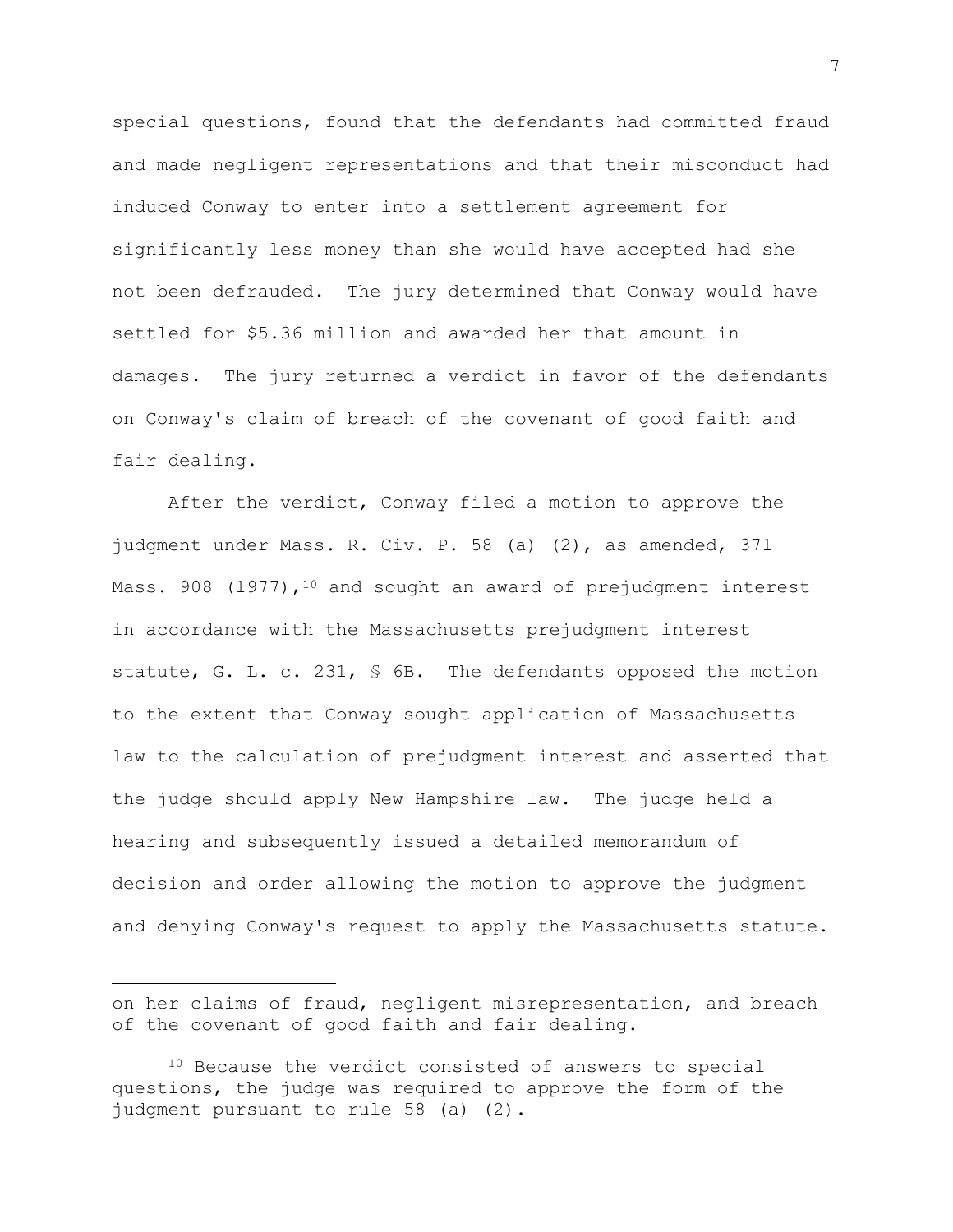In reaching his conclusion that prejudgment interest should be calculated under New Hampshire law, the judge conducted a choice of law analysis and determined that Massachusetts was the State with the most significant relationship to the parties and events in question. He also concluded that the purpose of the prejudgment interest statute, i.e., to compensate the plaintiff for the loss of use of her money, supported the application of the Massachusetts prejudgment interest statute. As we discuss in more detail below, the judge nevertheless decided that the choice of law provision in the settlement agreement required, as a matter of fairness, that he apply the New Hampshire prejudgment interest statute, and judgment entered accordingly.<sup>11</sup>

The defendants then filed a motion for a new trial, for judgment notwithstanding the verdict or relief from judgment, and for remittitur. The motion was mostly denied, but the judge agreed that the damages award was against the weight of the evidence and conditionally ordered a new trial on damages unless Conway agreed to accept a reduced award in the amount of \$4.2 million. Conway accepted the remittitur, and a second amended judgment entered. This appeal and cross appeal followed.

Discussion. 1. Conway's appeal. Conway contends that the

<sup>11</sup> After the judgment entered, Conway filed a motion to amend the judgment to include an award of costs. The motion was allowed without objection, and an amended judgment entered.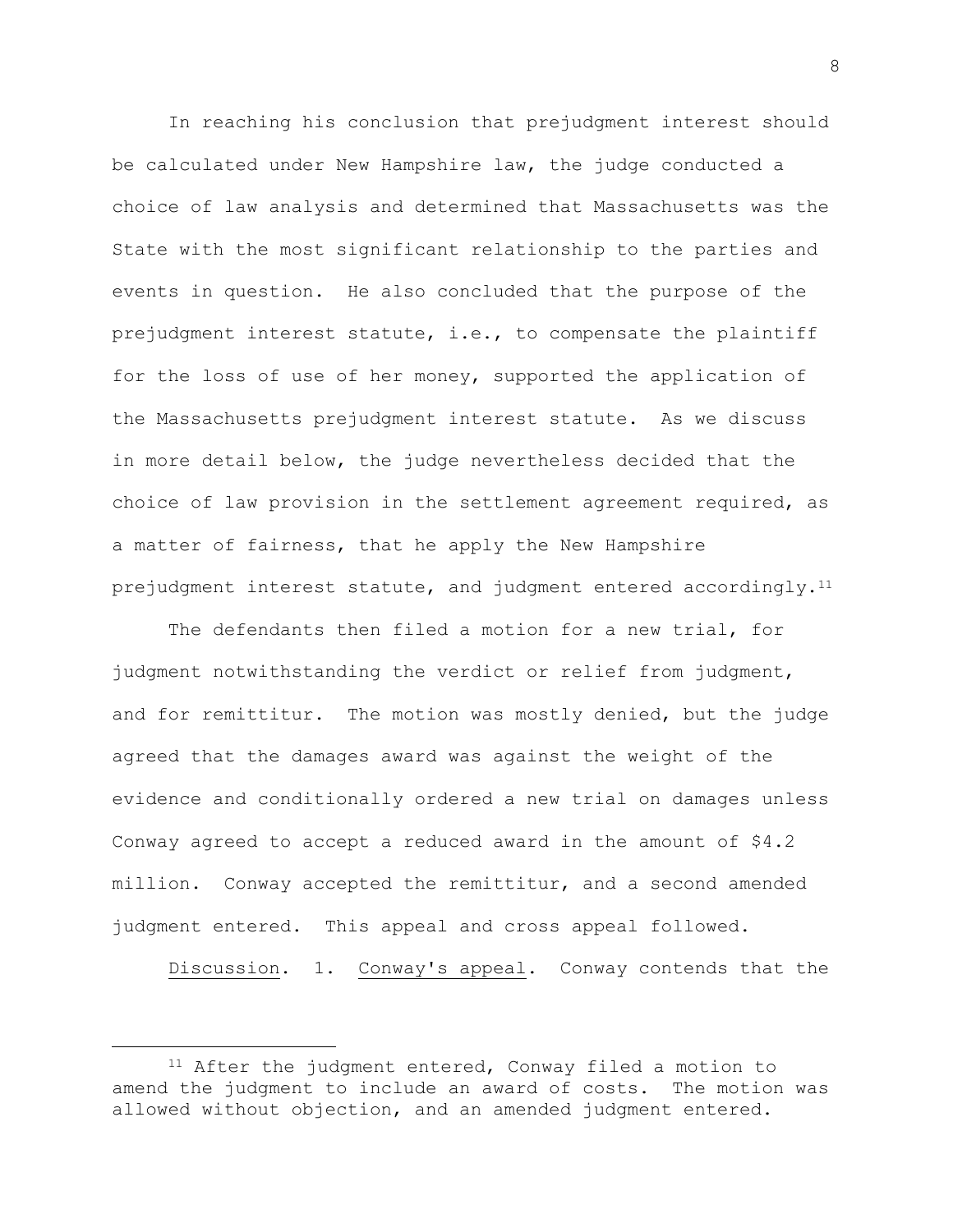judge erred by applying New Hampshire law to determine the amount of prejudgment interest she was entitled to receive for two reasons. First, she argues that she is not bound by the choice of law provision contained in the settlement agreement because her claims against the defendants are based on tortious behavior that falls outside the scope of the provision. Second, she argues that Massachusetts has a more significant relationship to the parties and the underlying events than New Hampshire, and as a result, the application of the choice of law principles set forth in the Restatement (Second) Conflict of Laws (1971) (Restatement) dictate that prejudgment interest be calculated under Massachusetts law. We agree that the judge erred for both of these reasons.

Before we address these two issues, we provide some necessary background. Prior to the start of trial, the judge directed Conway to choose between seeking rescission of the settlement agreement or accepting that she had settled with Planet Fitness and pursue her tort claims. Conway chose the latter option and requested that the case be decided under Massachusetts law because the claims on which she was proceeding to trial focused on the defendants' tortious conduct that occurred before the settlement agreement was executed. The judge viewed Conway's request to apply Massachusetts law as untimely and denied it. He noted that at various points

9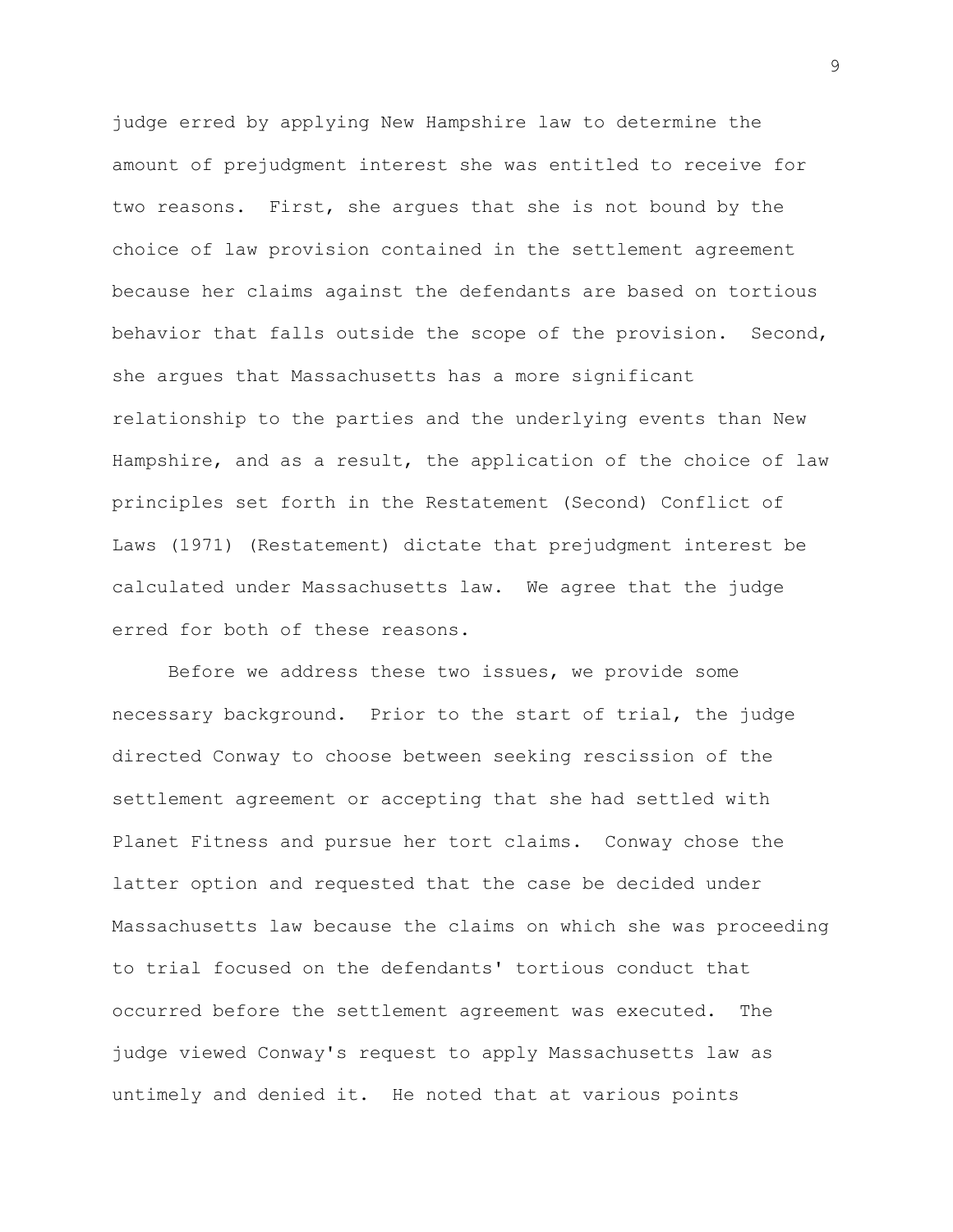throughout the proceedings Conway had agreed that New Hampshire law applied, and he believed she could not fairly change her position on the eve of trial. Conway then argued that despite the application of New Hampshire law to her tort claims, if the jury were to return a verdict in her favor, prejudgment interest on any award of damages should be calculated under Massachusetts law. The defendants objected, and the judge deferred ruling on the issue.<sup>12</sup>

Although the judge acknowledged that Conway reserved her right to seek an award of prejudgment interest under Massachusetts law, he concluded that Conway had effectively agreed to the application of New Hampshire law to all substantive remedies, including prejudgment interest, because she decided to proceed under the settlement agreement at trial. According to the judge, this decision meant that Conway was bound by the settlement agreement's choice of law provision in all respects.

The plain language of the choice of law provision does not support the judge's reasoning. The provision clearly states that it applies only to disputes arising out of the settlement

 $12$  The judge stated, "[W]e don't need to decide that at this point," and addressing Conway's attorney, he stated, "I think . . . you're wise to raise it because –- to just get out in front of it. But my sense is that it can wait until after the verdict. And certainly, just remind me."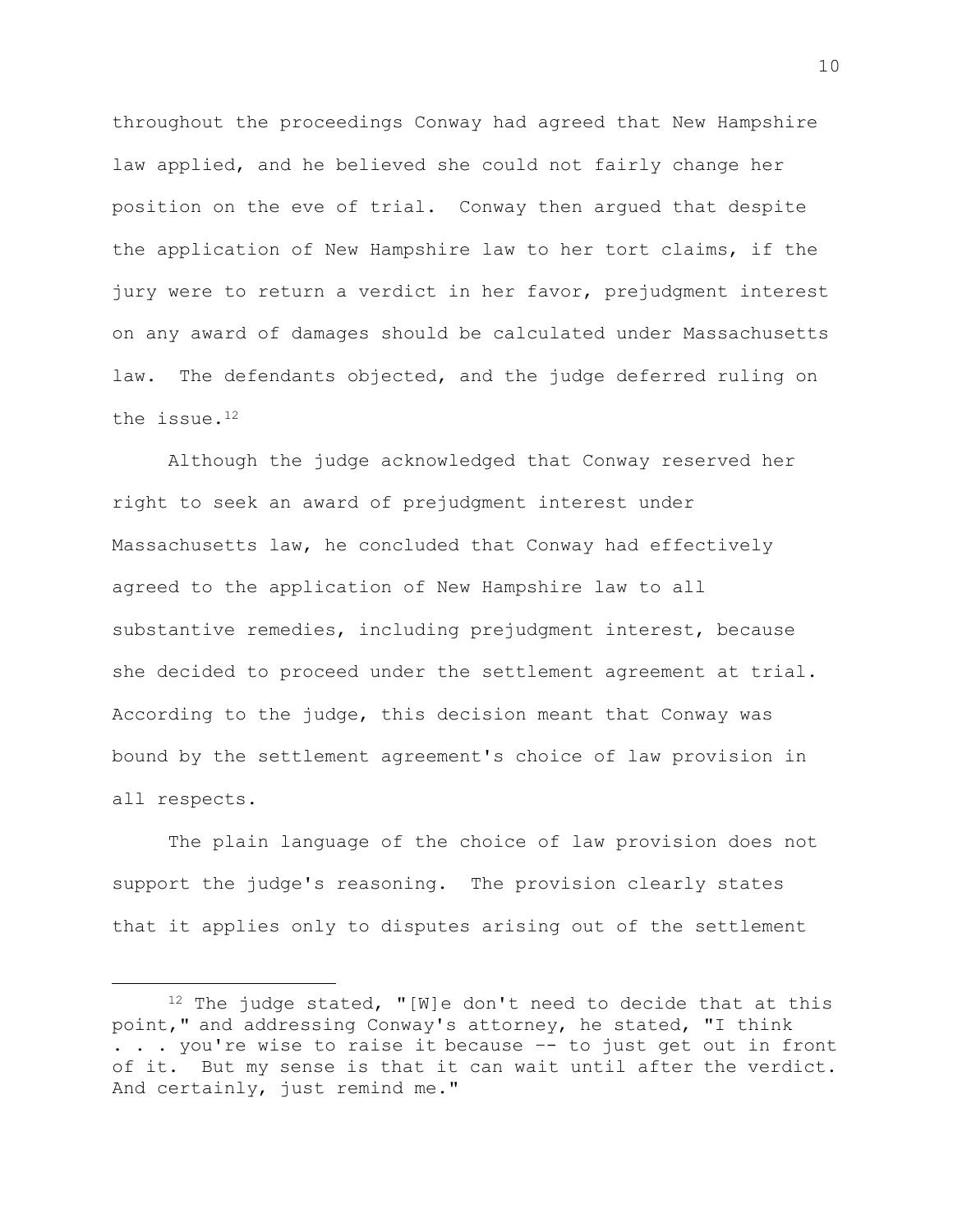agreement and not to claims, as here, that allege misleading and negligent conduct that induced the execution of the settlement agreement. Our cases have construed similar language as limiting the scope of a choice of law provision to disputes arising out of an agreement itself. See Kitner v. CTW Transport, Inc., 53 Mass. App. Ct. 741, 746 (2002) (characterizing nearly identical provision as "expressly selflimiting" and concluding it did not cover tortious conduct). See also Jacobson v. Mailboxes Etc. U.S.A., Inc., 419 Mass. 572, 578 (1995).

Thus, based on the language of the choice of law provision, we question whether it was appropriate to apply New Hampshire law to Conway's claims at trial. Although this issue is not before us, we are not persuaded that the choice of law provision at issue here required the application of New Hampshire law to Conway's tort claims and, therefore, the judge's ruling that New Hampshire law should apply to the calculation of prejudgment interest simply because it was applied to Conway's claims at trial does not withstand scrutiny. Moreover, the judge's ruling ignores the fact that, despite any perceived concession regarding New Hampshire law, Conway explicitly asserted that prejudgment interest should be determined under Massachusetts law.

In any event, the fact that New Hampshire's substantive law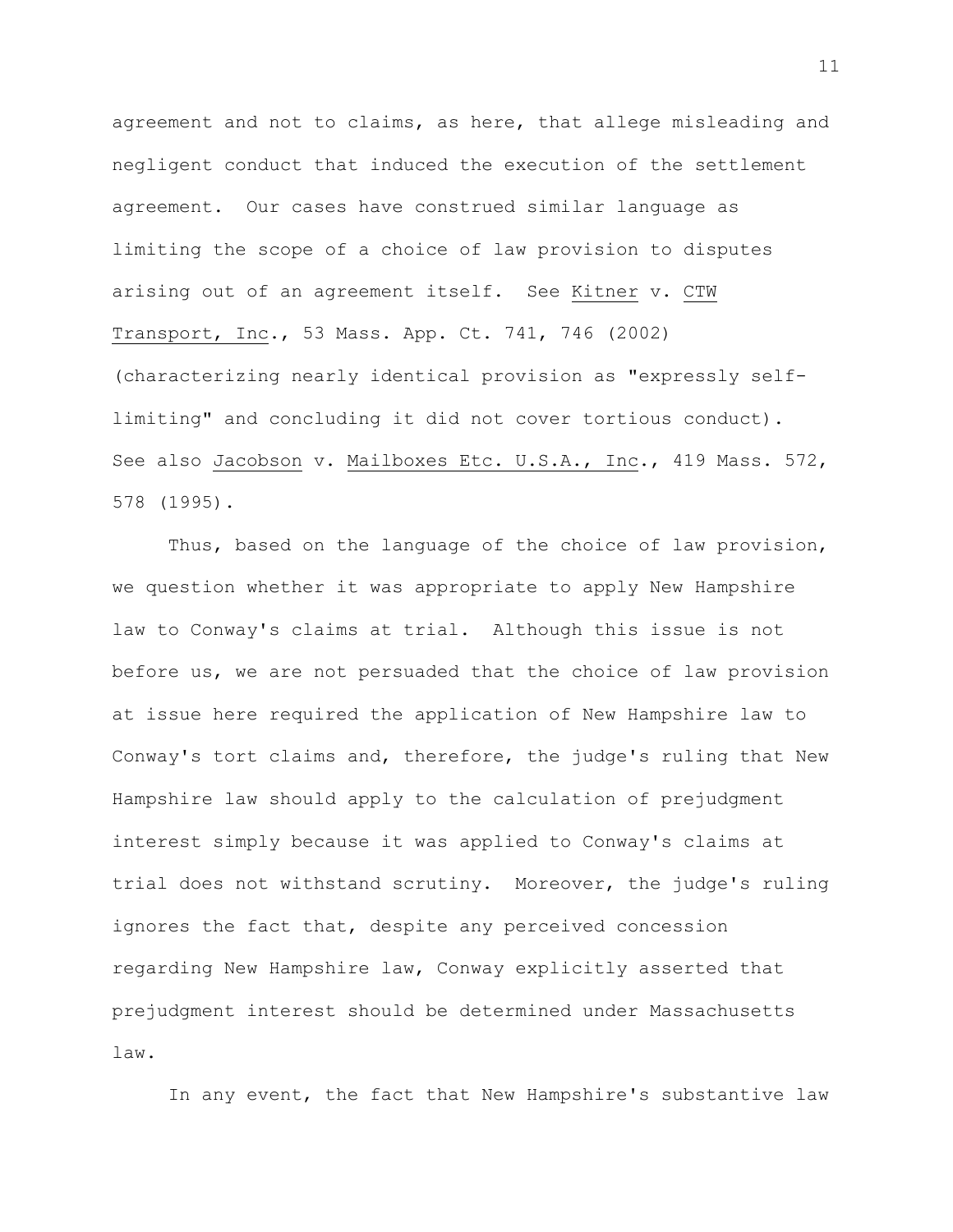was followed in determining Conway's claims at trial does not in itself resolve the choice of law issue concerning prejudgment interest, and we now turn to that question.<sup>13</sup>

Under Massachusetts law, "an award of prejudgment interest is a substantive remedy." Militello v. Ann & Grace, Inc., 411 Mass. 22, 26 n.4 (1991). "Massachusetts generally follows a functional approach to resolving choice of law questions on substantive matters, eschewing reliance on any particular choice-of-law doctrine. . . . Though we do not tie our analysis to any single doctrine, examination of our cases reveals that we often find useful guidance in the Restatement (Second) of Conflict of Laws." (Citations omitted.) Lou v. Otis Elevator Co., 77 Mass. App. Ct. 571, 583-584 (2010).

The first step in our analysis is to determine "whether the choice between the laws of the involved jurisdictions will

<sup>&</sup>lt;sup>13</sup> We are not persuaded by Grondahl's argument that the judge's decision to apply New Hampshire law to the calculation of prejudgment interest was based on the law of the case doctrine, for which the standard of review is abuse of discretion. See Conservation Comm'n of Falmouth v. Pacheco, 49 Mass. App. Ct. 737, 744 n.8 (2000) (judge's declining to reopen jurisdictional question "could be affirmed as well within [his or] her discretion under the 'law of the case' doctrine"). Here, the judge clearly applied traditional choice of law principles in reaching his conclusion. Consequently, the standard of review is de novo. See Oxford Global Resources, LLC v. Hernandez, 480 Mass. 462, 467 (2018) ("We review a court's 'interpretation of the meaning of a term in a contract,' a question of law, de novo" [citation omitted]).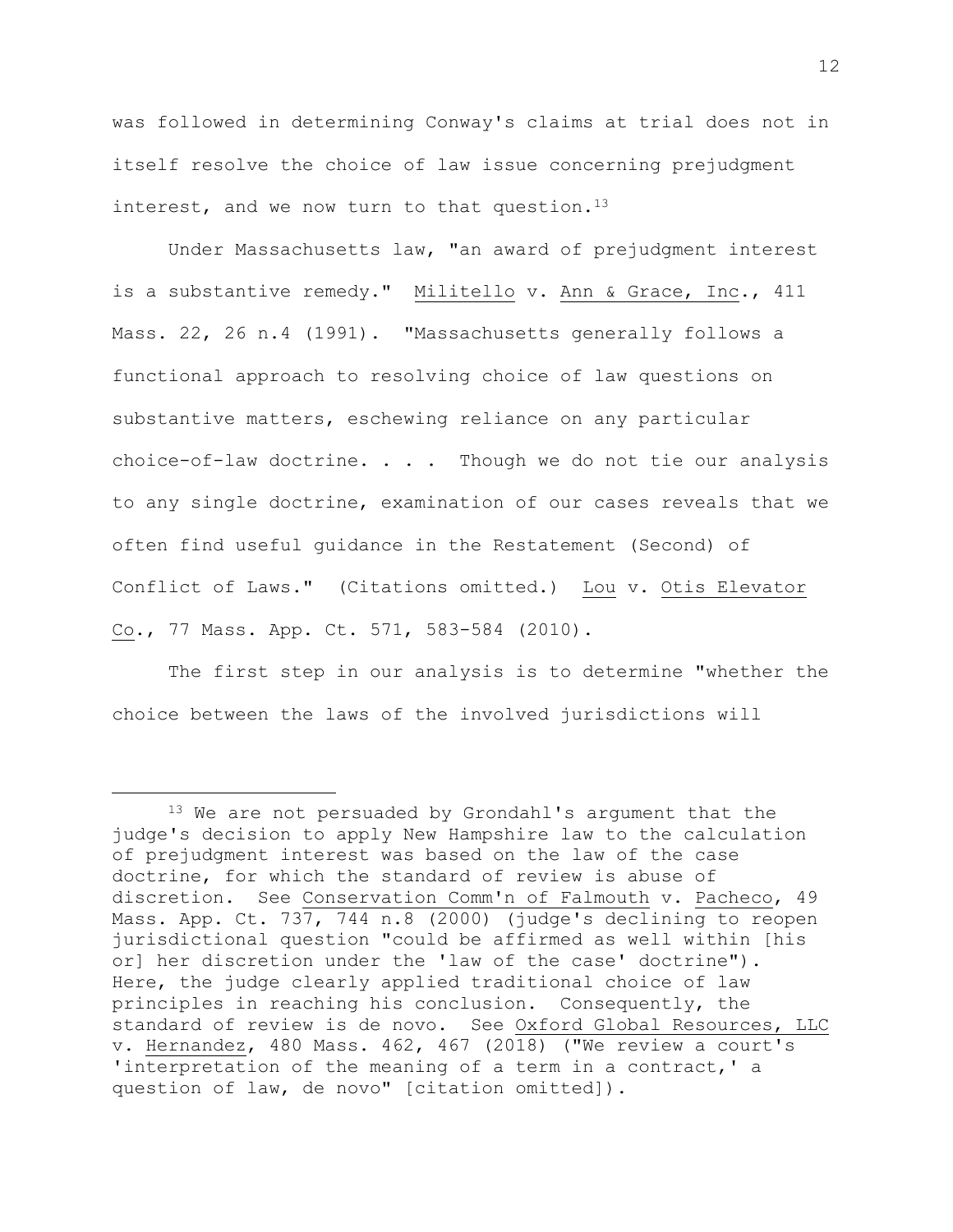affect the legal result." Lou, 77 Mass. App. Ct. at 584, citing Cohen v. McDonnell Douglas Corp., 389 Mass. 327, 332 n.7 (1983). Here, the conflict is substantial. In Massachusetts, pursuant to G. L. c. 231, § 6B, prejudgment interest is prescribed at an annual rate of twelve percent to an award of damages in a tort action.14 In New Hampshire, pursuant to N.H. Rev. Stat. Ann. § 336:1(II), an award of prejudgment interest is calculated at a rate established annually by the State treasurer.<sup>15</sup> Had the judge applied the Massachusetts prejudgment interest statute,

<sup>14</sup> General Laws c. 231, § 6B, states as follows:

"In any action in which a verdict is rendered or a finding made or an order for judgment made for pecuniary damages for personal injuries to the plaintiff or for consequential damages, or for damage to property, there shall be added by the clerk of court to the amount of damages interest thereon at the rate of twelve per cent per annum from the date of commencement of the action even though such interest brings the amount of the verdict or finding beyond the maximum liability imposed by law."

<sup>15</sup> New Hampshire Rev. Stat. Ann. § 336:1(II) states as follows:

"The annual simple rate of interest on judgments, including prejudgment interest, shall be a rate determined by the state treasurer as the prevailing discount rate of interest on 26-week United States Treasury bills at the last auction thereof preceding the last day of September in each year, plus 2 percentage points, rounded to the nearest tenth of a percentage point. On or before the first day of December in each year, the state treasurer shall determine the rate and transmit it to the director of the administrative office of the courts. As established, the rate shall be in effect beginning the first day of the following January through the last day of December in each year."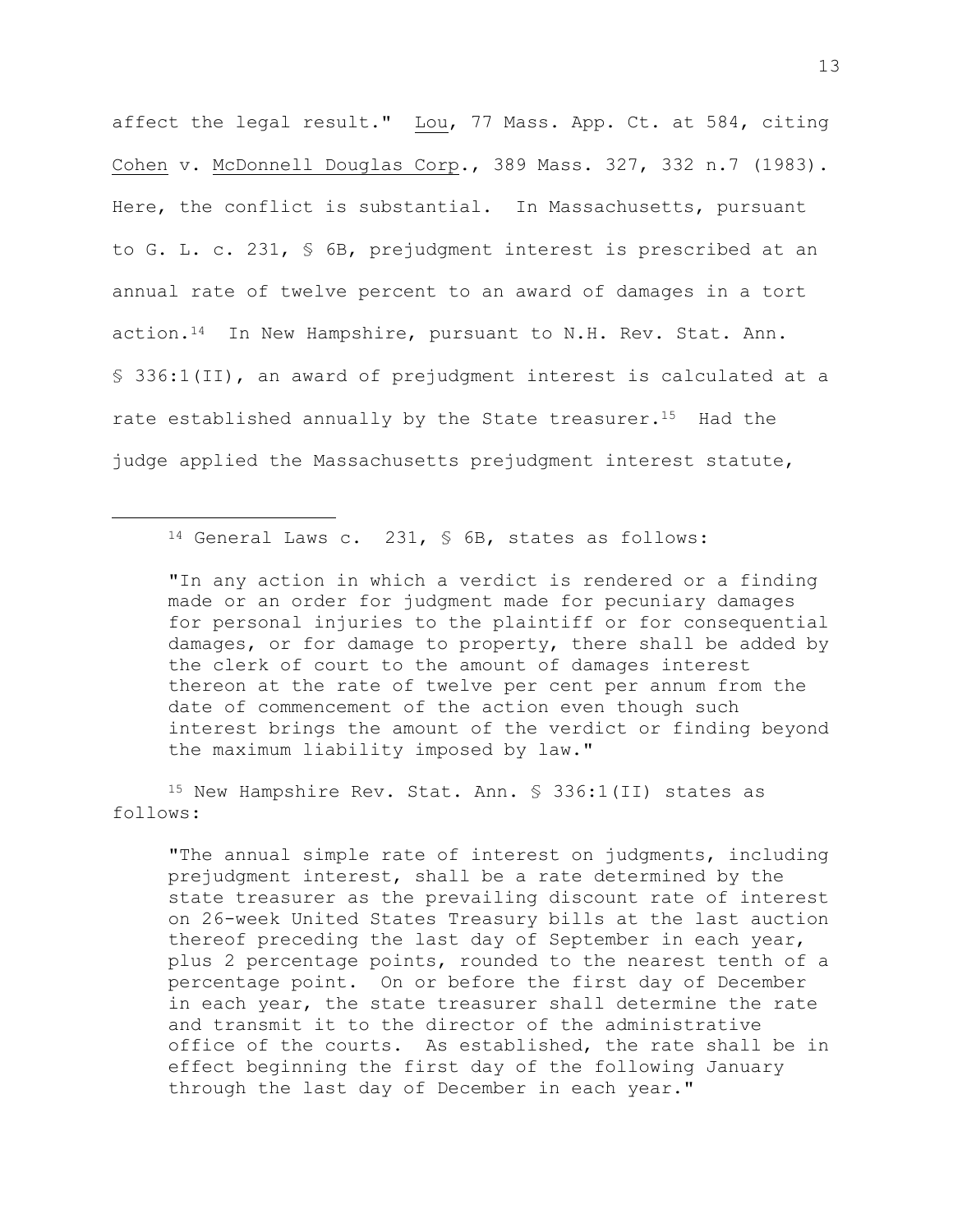Conway would have received \$3,318,000 in prejudgment interest. Instead, under New Hampshire law, she was awarded \$729,025.43.

"We accordingly look to Restatement (Second) of Conflict of Laws § 171 comment c, which in turn directs us to § 145" (footnote omitted).16,17 Lou, 77 Mass. App. Ct. at 584. Section 145 of the Restatement sets forth the general principle

17 Restatement § 145, entitled "The General Principle," provides:

"(1) The rights and liabilities of the parties with respect to an issue in tort are determined by the local law of the state which, with respect to that issue, has the most significant relationship to the occurrence and the parties under the principles stated in § 6.

"(2) Contacts to be taken into account in applying the principles of § 6 to determine the law applicable to an issue include:

"(a) the place where the injury occurred,

"(b) the place where the conduct causing the injury occurred,

"(c) the domicil, residence, nationality, place of incorporation and place of business of the parties, and

"(d) the place where the relationship, if any, between the parties is centered.

"These contacts are to be evaluated according to their relative importance with respect to the particular issue."

<sup>16</sup> Comment c to § 171 states as follows: "Interest. The law selected by application of the rule of § 145 determines whether the plaintiff can recover interest and, if so, at what rate for a period prior to the rendition of judgment as part of the damages for a tort."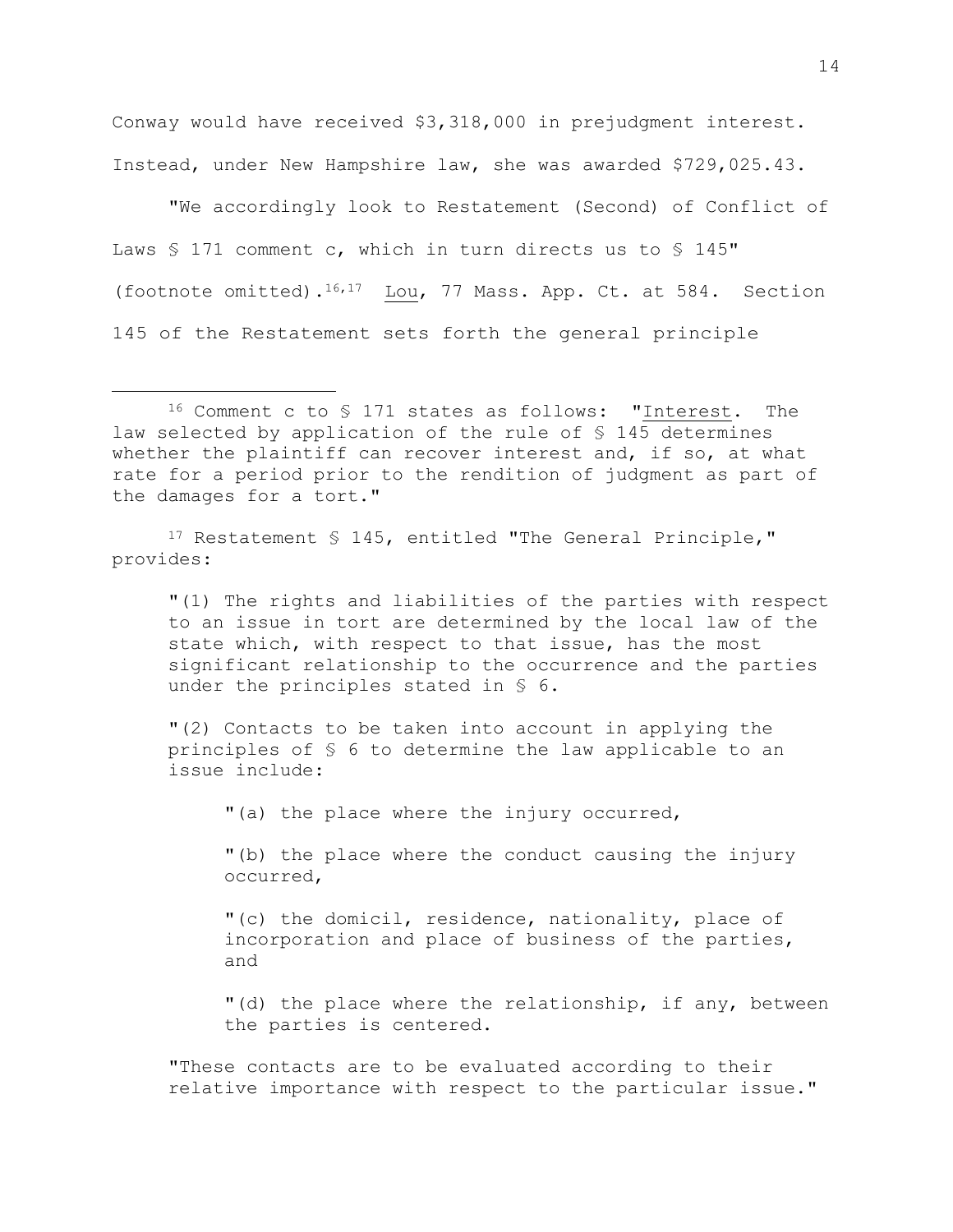applicable to all torts and to all issues in tort, and § 148 of the Restatement concerns principles applicable to causes of action involving fraud and misrepresentation.18 Both

<sup>18</sup> Restatement § 148, entitled "Fraud and Misrepresentation," provides:

> "(1) When the plaintiff has suffered pecuniary harm on account of his reliance on the defendant's false representations and when the plaintiff's action in reliance took place in the state where the false representations were made and received, the local law of this state determines the rights and liabilities of the parties unless, with respect to the particular issue, some other state has a more significant relationship under the principles stated in § 6 to the occurrence and the parties, in which event the local law of the other state will be applied.

> "(2) When the plaintiff's action in reliance took place in whole or in part in a state other than that where the false representations were made, the forum will consider such of the following contacts, among others, as may be present in the particular case in determining the state which, with respect to the particular issue, has the most significant relationship to the occurrence and the parties:

"(a) the place, or places, where the plaintiff acted in reliance upon the defendant's representations,

"(b) the place where the plaintiff received the representations,

"(c) the place where the defendant made the representations,

"(d) the domicil, residence, nationality, place of incorporation and place of business of the parties,

"(e) the place where a tangible thing which is the subject of the transaction between the parties was situated at the time, and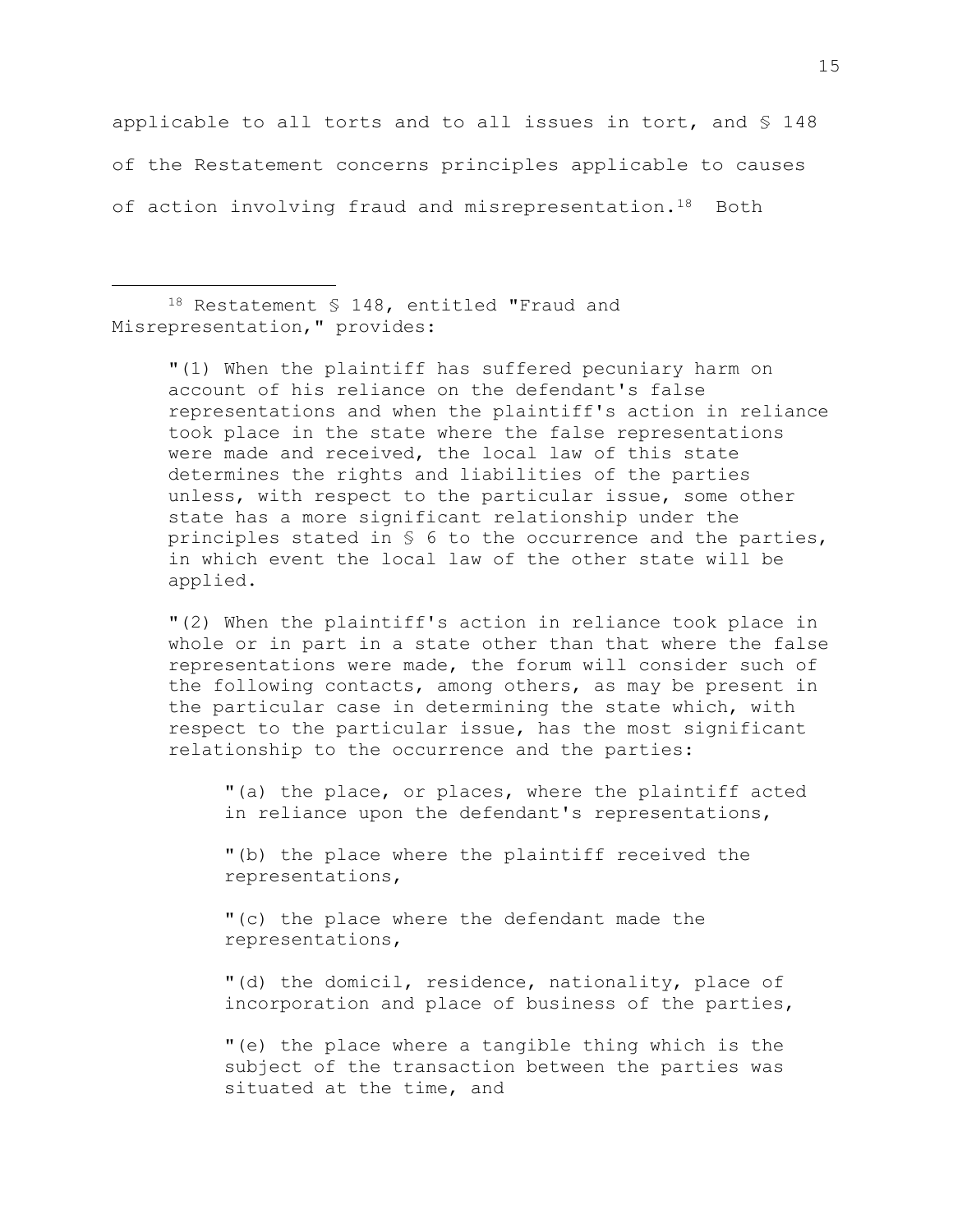sections require that the relevant issue be examined in light of the general conflict principles set forth in § 6 of the Restatement.<sup>19</sup> Lou, supra at 585.

> "(f) the place where the plaintiff is to render performance under a contract which he has been induced to enter by the false representations of the defendant."

<sup>19</sup> Restatement § 6, entitled "Choice-of-Law Principles," states:

"(1) A court, subject to constitutional restrictions, will follow a statutory directive of its own state on choice of law.

"(2) When there is no such directive, the factors relevant to the choice of the applicable rule of law include

"(a) the needs of the interstate and international systems,

"(b) the relevant policies of the forum,

"(c) the relevant policies of other interested states and the relative interests of those states in the determination of the particular issue,

"(d) the protection of justified expectations,

"(e) the basic policies underlying the particular field of law,

"(f) certainty, predictability and uniformity of result, and

"(g) ease in the determination and application of the law to be applied."

Paragraph (1) of § 6 is inapplicable in the present case, as no Massachusetts statute governs choice of law on the issue of prejudgment interest.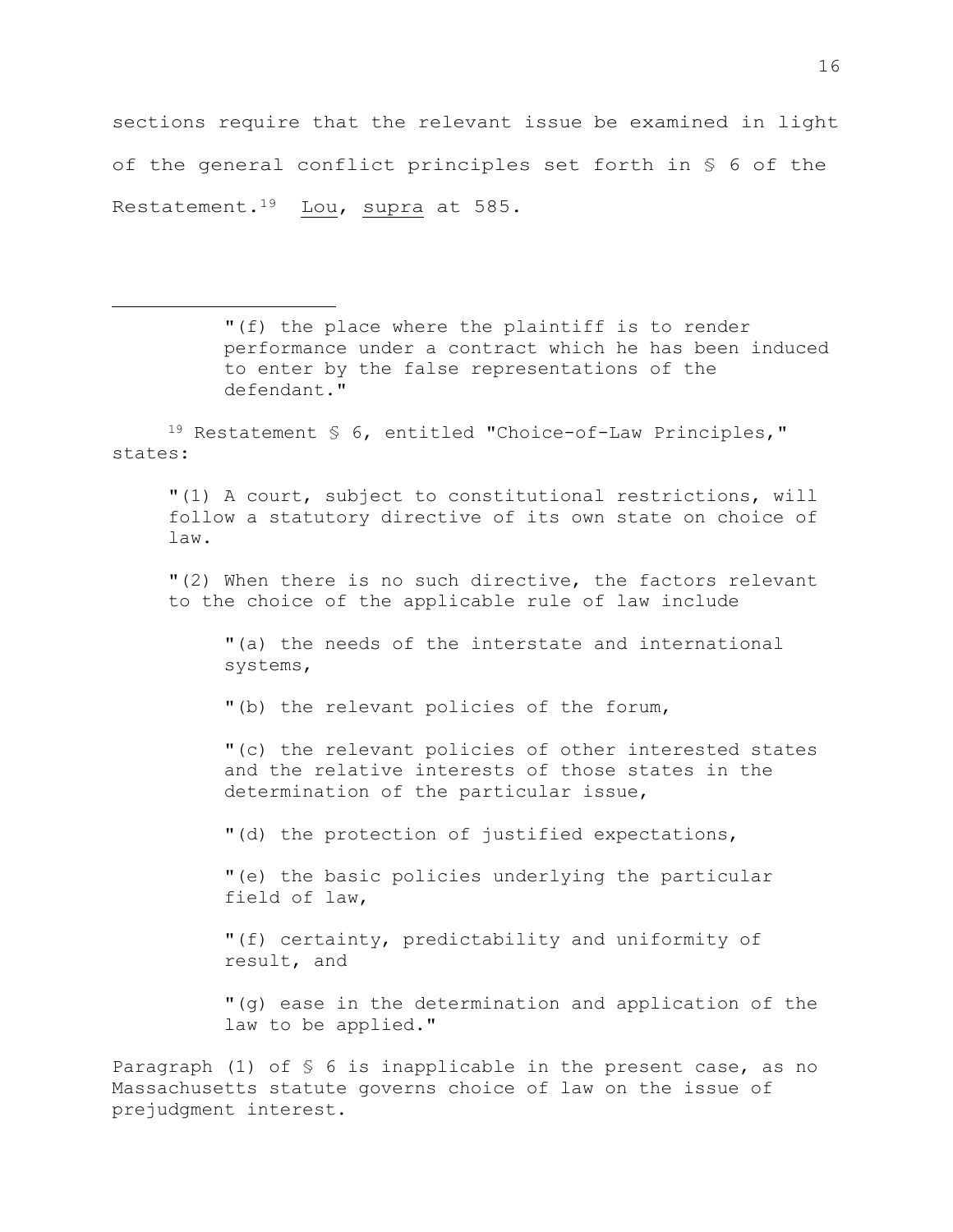We begin by reviewing the contacts that Massachusetts and New Hampshire had with the parties and the events giving rise to the present action. Conway's residency is a contact of particular significance. Conway resided in Massachusetts when she received the false information from the defendants. That the false statements were generated in New Hampshire is less consequential in view of the fact that the misinformation was communicated to Conway and Delphi in Massachusetts and was ultimately incorporated into reports prepared by Delphi in Massachusetts. In addition, Conway was visited in Massachusetts by a representative of Planet Fitness, who encouraged her to settle, she signed the settlement agreement in Massachusetts, and she first learned of the defendants' fraudulent conduct in Massachusetts. Most importantly, Conway relied on the false information in Massachusetts and, as the jury found, suffered a monetary loss in Massachusetts as a result of the defendants' misconduct.

Lastly, while it is true that Planet Fitness was located in New Hampshire and Conway worked there, the fraud and deceit that is at the heart of this case all occurred after Conway's employment was terminated. Although New Hampshire has some relevant contacts to the parties and events, those contacts are not sufficient to outweigh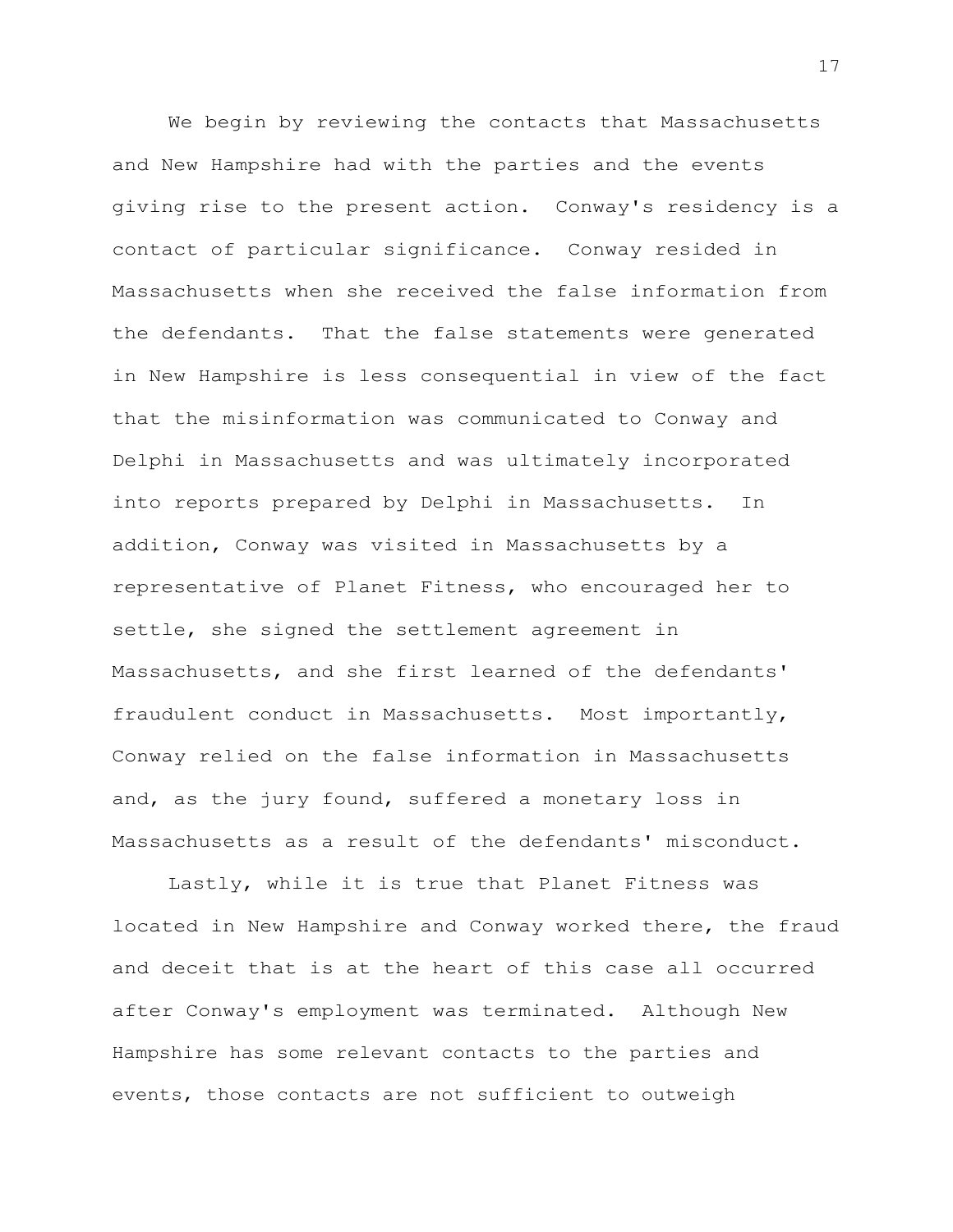Massachusetts's substantial relationship with Conway and to the occurrences that led to her claims of fraud and negligent misrepresentation. Accordingly, because Massachusetts is the State with the greater interest at stake, an analysis under the Restatement supports the application of the Massachusetts prejudgment interest statute.

Next, the purpose of the prejudgment interest statute, which is the focus of § 6 of the Restatement, is another factor that weighs in favor of the conclusion that the appropriate choice of law is that of Massachusetts. An award of prejudgment interest, like an award of damages, is "to compensate for the delay in the plaintiff's obtaining his money" (citation omitted). Lou, 77 Mass. App. Ct. at 586. "Accordingly, the policy and purpose underlying the issue of prejudgment interest is one of compensation or loss distribution, rather than conduct regulation**."** Id. We note that the purpose behind the New Hampshire prejudgment interest statute is the same. See Linteau v. Gauthier, 142 N.H. 460, 461 (1997) ("the legislative purpose in authorizing interest [was] to provide compensation for the loss of use of money damages" [quotation and citation omitted]). However, it stands to reason that the State in which the injured party resides, here Massachusetts, has the stronger interest in seeing its injured citizen compensated. Consequently, we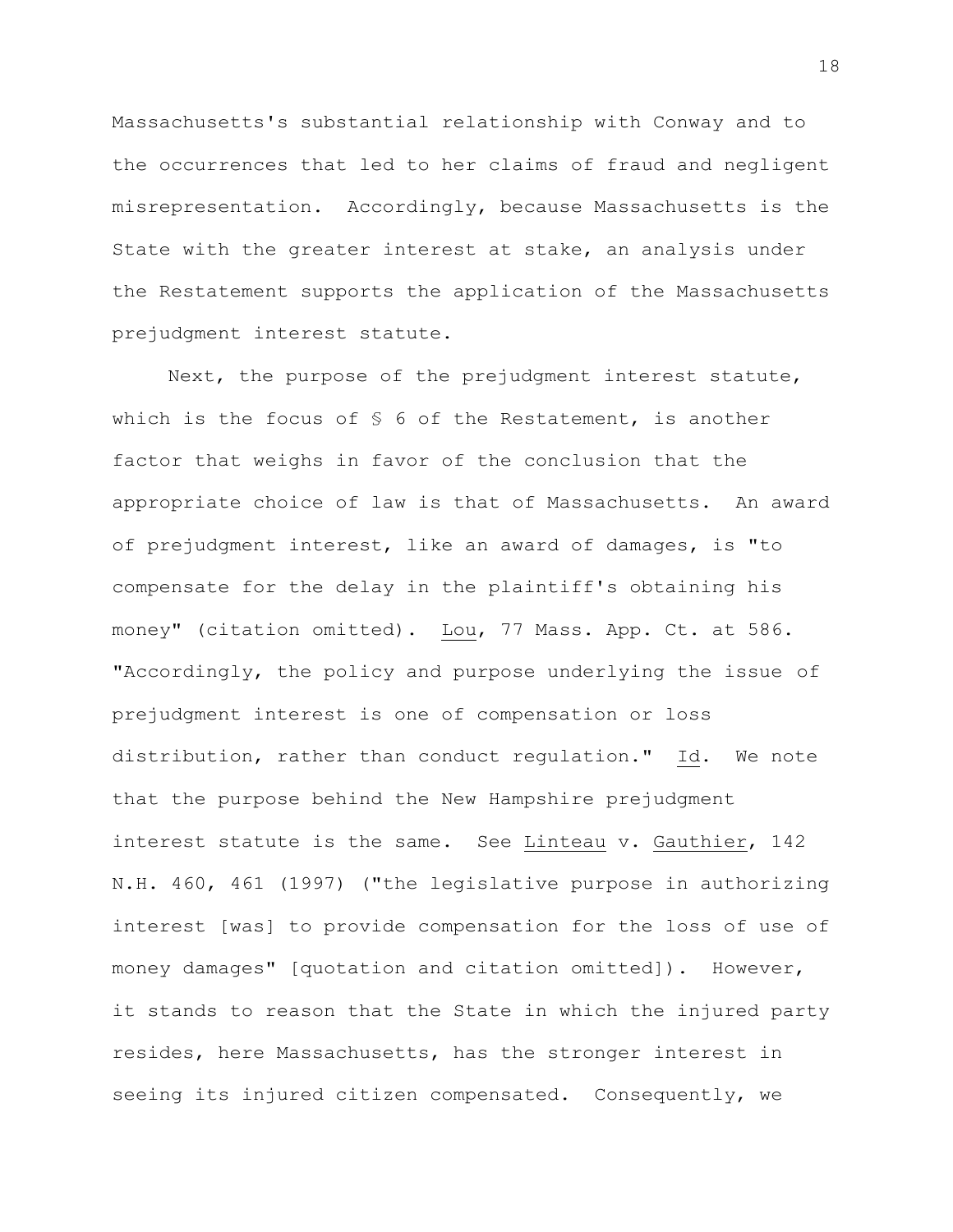conclude that prejudgment interest should be calculated under the Massachusetts statute.

2. Grondahl's cross appeal. Grondahl asserts that he is entitled to a new trial because the jury either misunderstood or "plainly disregarded" the law governing Conway's claims.<sup>20</sup> To support this argument, Grondahl points to the jury's award of damages, which he describes as far in excess of any amount supported by the evidence, and to the verdicts, which he claims are inconsistent. He also argues that neither he nor the other defendants had a duty to disclose information, particularly information pertaining to the sale of a portion of the company, to Conway after she was fired and her membership interest in the company allegedly ended, and that Conway's counsel improperly argued otherwise in his closing argument. According to Grondahl, the prejudice created by counsel's improper closing argument on that issue was exacerbated by the judge's response to a question on the subject posed by the jury during their deliberations. Lastly, Grondahl proposes that if we are not persuaded to grant him a new trial, we should vacate the judge's

<sup>20</sup> Grondahl also appeals from the denial of the defendants' motion for a new trial; however, he makes no separate argument in his brief regarding the judge's decision on the motion. In any event, given our conclusion that Grondahl is not entitled to a new trial, it follows that the judge did not abuse his discretion in denying the motion. See Hammell v. Shooshanian Eng'g Assocs., Inc., 73 Mass. App. Ct. 634, 638 (2009).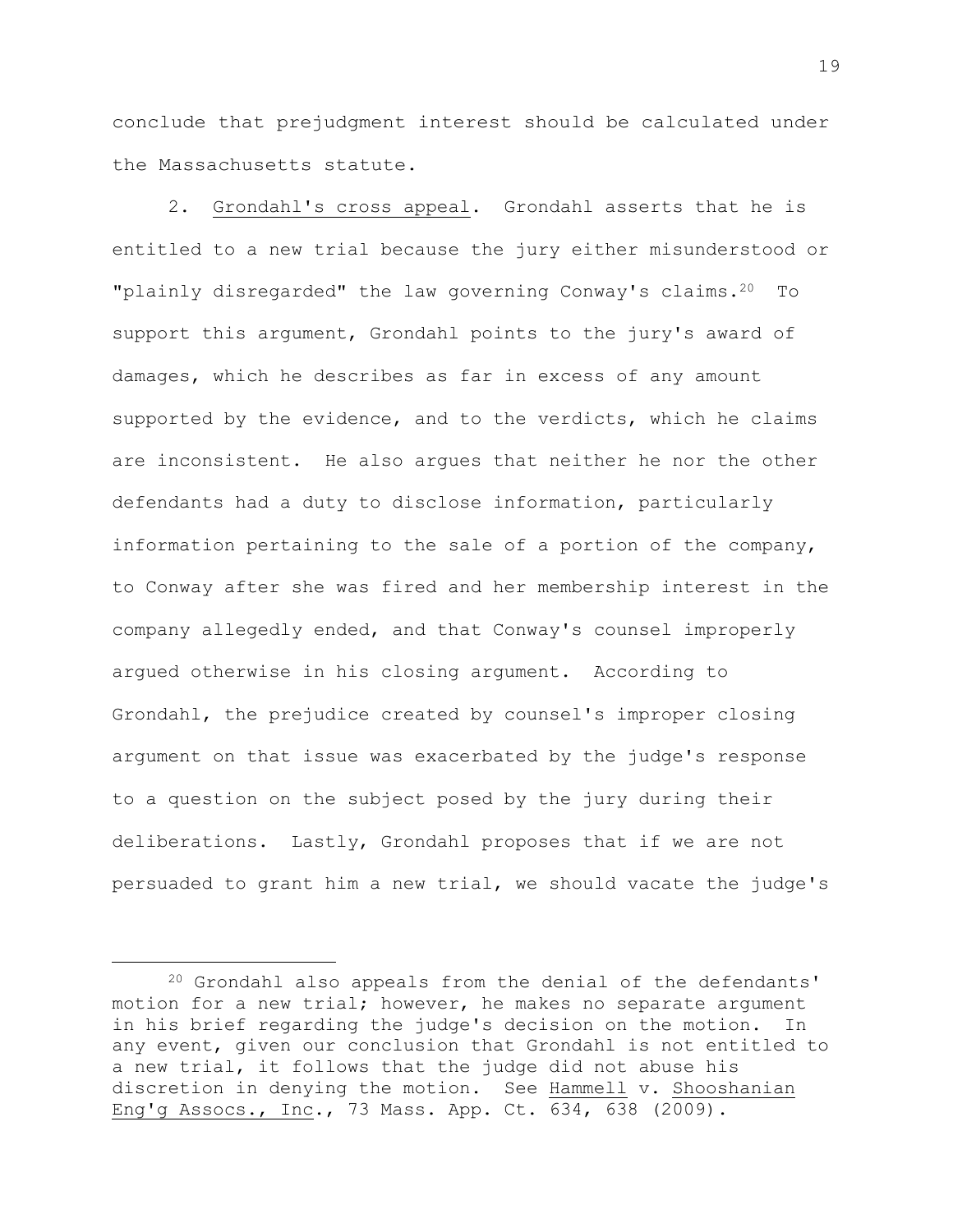order on remittitur because the evidence does not support an award of \$4.7 million.

Grondahl, together with the other defendants, raised the issue of excessive damages in support of their motion for a new trial and for remittitur. They argued, as Grondahl does here, that the damages award was against the weight of the evidence and reflected the jury's rejection of the law as explained by the judge.

This argument is unavailing for the reasons articulated by the judge in his memorandum of decision and order denying the defendants' motion. Although the judge agreed with the defendants that the award of \$5.36 million was not grounded in the evidence, he noted, and we agree, that the evidence supported a substantial award of damages. Conway testified that the value of her claim for wrongful termination prior to settlement was over \$5 million, but, aside from claiming that she would not have settled for \$500,000, Conway did not indicate how much she would have accepted in settlement had she known the true value of her equity interest. However, Conway's counsel addressed this issue in his closing argument and stated that Conway was not entitled to the full value of her claim but instead to the amount for which she would have settled, and

20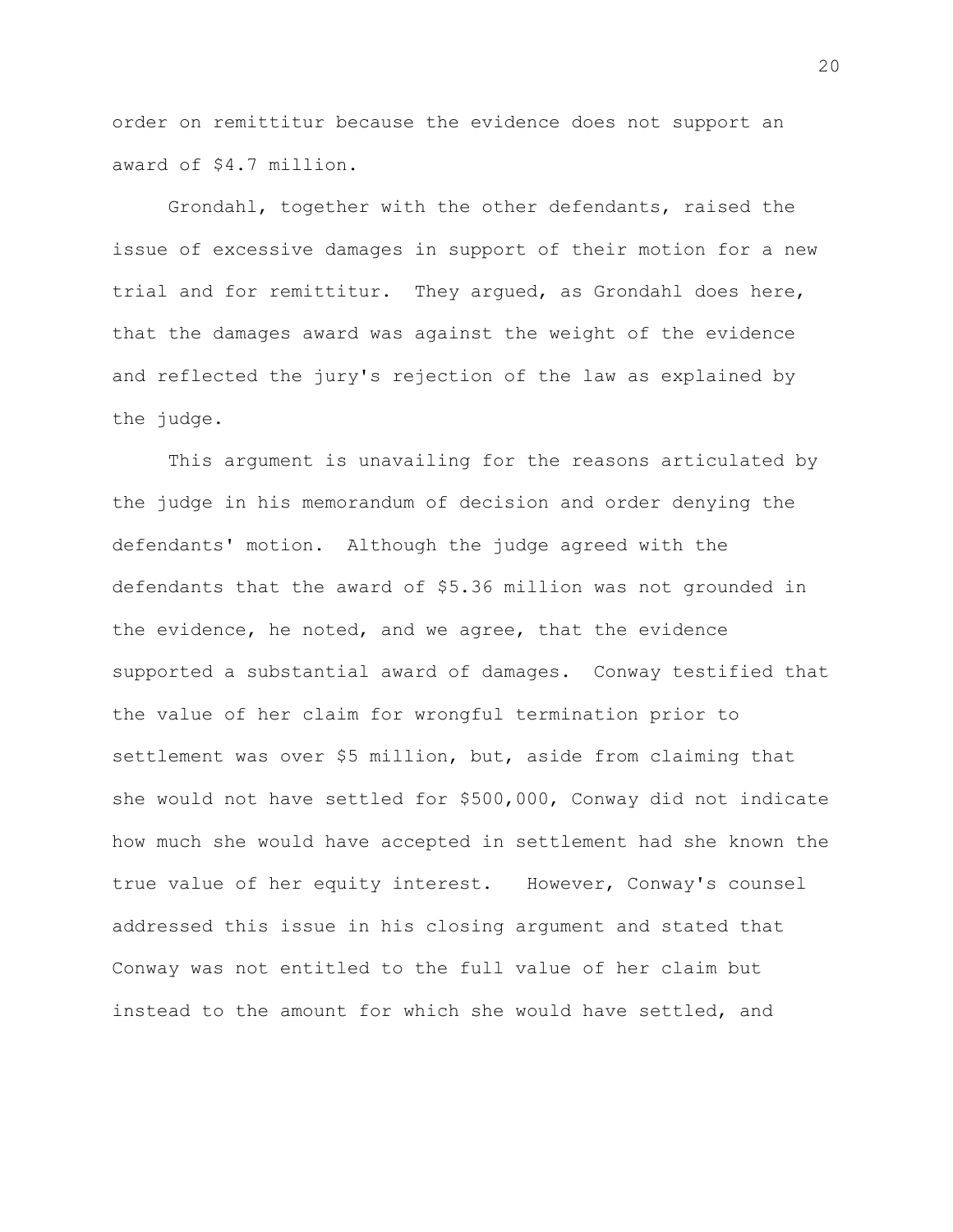proposed that the jury award her  $$4.7$  million.<sup>21</sup> This amount, while high, was grounded in the undisputed evidence regarding the true value of Conway's equity interest.<sup>22</sup> Based on counsel's statement, the judge determined that justice required a remittitur, and he reduced the award to  $$4.7$  million.<sup>23</sup> Once Conway accepted the remittitur, the award of damages was in line with "the range of verdicts supported by the evidence." Clifton v. Massachusetts Bay Transp. Auth., 445 Mass. 611, 623 (2005). For the same reason, we also conclude that the judge remitted the proper amount of damages and consequently did not abuse his broad discretion. See id.

Grondahl's next argument, that the verdicts were inconsistent and as such reflected a disregard for the judge's instructions, is not properly before us. "Where, as here, a jury returns a special verdict, an objection that verdicts on several counts are inconsistent with each other must be taken at the time when the verdicts are returned and before they are recorded, so that the trial judge has an opportunity to correct

<sup>&</sup>lt;sup>21</sup> The defendants maintained that Conway would have settled for an amount between \$787,000 and \$1.36 million.

<sup>&</sup>lt;sup>22</sup> Planet Fitness represented to Conway that the postclosing total equity valuation was \$315 million when, in fact, it was closer to \$500 million.

<sup>&</sup>lt;sup>23</sup> The award was reduced by another  $$500,000$  based on the payment the defendants had already made to Conway in connection with the settlement agreement.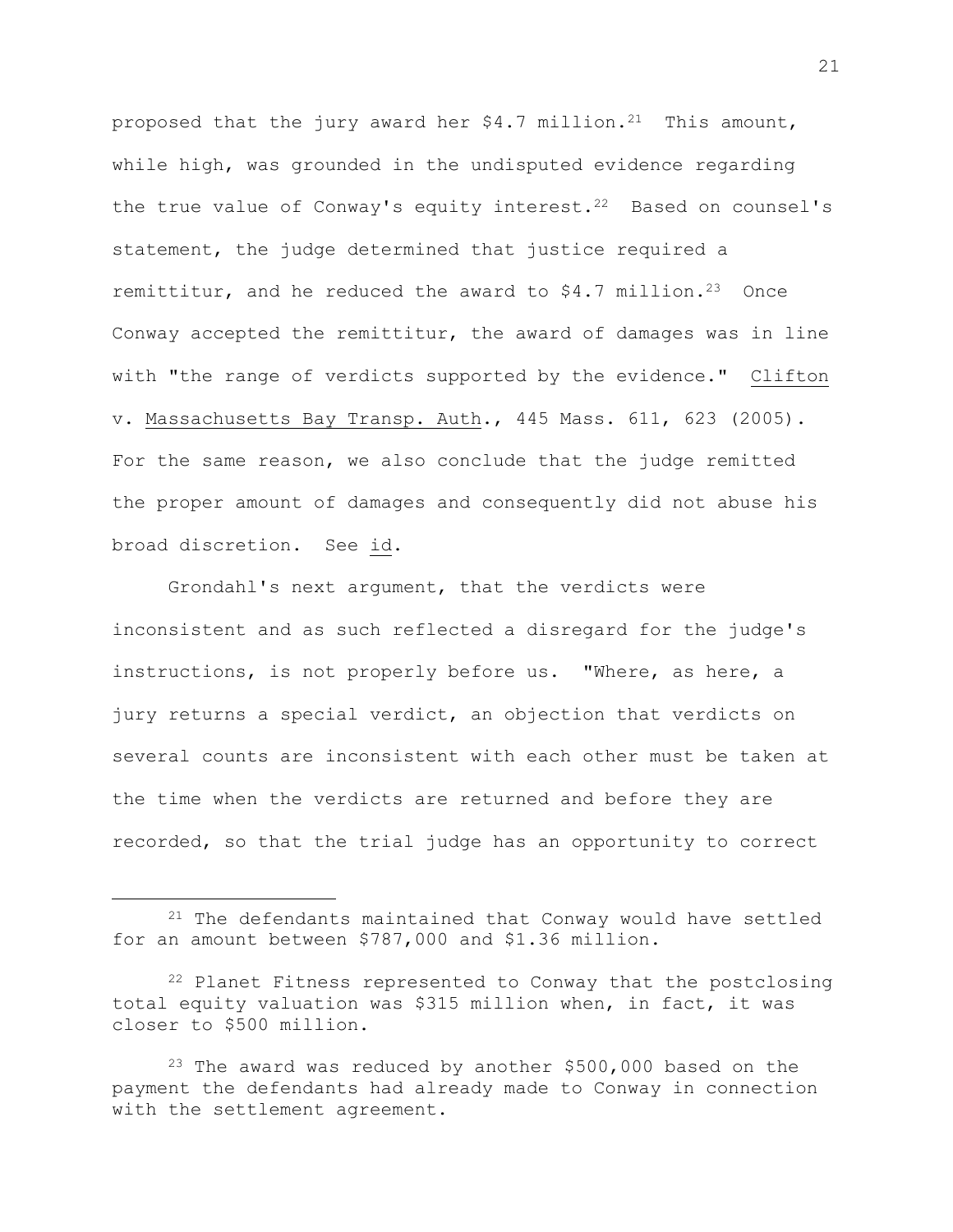the error if there is one." Netherwood v. American Fed'n of State, County & Mun. Employees, Local 1725, 53 Mass. App. Ct. 11, 21 n.11 (2001). Here, there was no such objection, and the claim is waived.

Grondahl's remaining arguments also are waived. There were numerous objections to closing remarks made by Conway's counsel, but none on the ground that counsel's remarks regarding the defendants' duty to provide certain information to Conway were misleading. Similarly, Grondahl did not object to the judge's additional instruction to the jury on this subject. During their deliberations, the jury asked a question regarding the duties Planet Fitness owed to Conway. $2^4$  A vigorous debate over the proper response ensued, but ultimately, Grondahl, through his counsel, agreed to the response as given. "The consequence of the failure properly to object at trial is to waive the issue on appeal." Hoffman v. Houghton Chem. Corp., 434 Mass. 624, 639 (2001).

Conclusion. The portion of the second amended judgment related to prejudgment interest is vacated, and the matter is remanded for the calculation of prejudgment interest in

<sup>24</sup> Specifically, the jury questioned whether Conway was "entitled to documents about the company if they were produced while she still had ownership in the company."